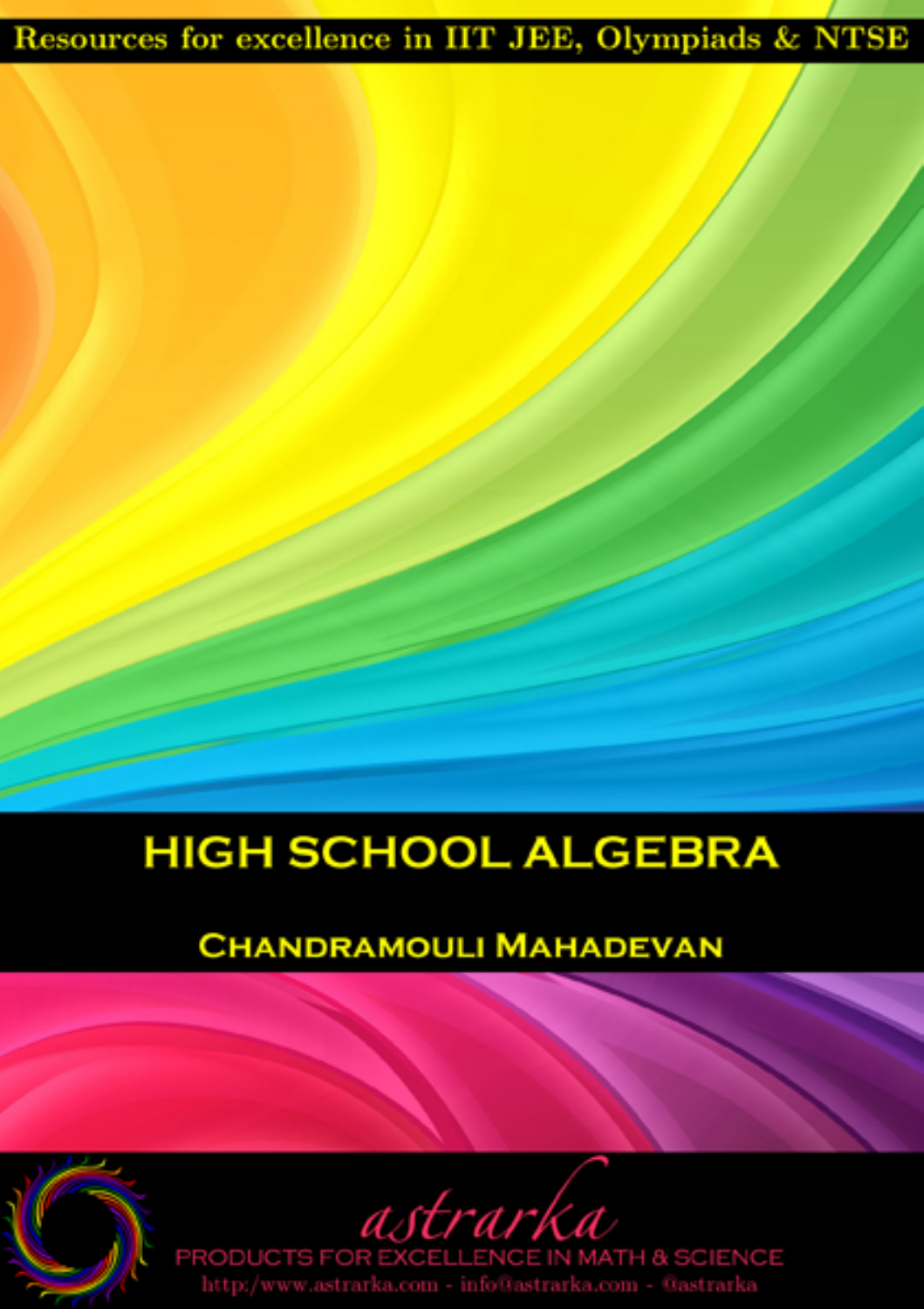#### **Foreword**

We wanted to start off the discussion with a short biography of Algebra. We believe that this will help to set the stage to understand the topic more intimately, as opposed to treating this as yet another endurance test with lots of problems to solve and several more symbols and shapes to deal with. We have relied on Wikipedia for creating this sketch<sup>1</sup>.

In ancient Egypt and Babylon, people originally learned to solve linear ( $ax = b$ ) and quadratic ( $ax^2 + bx = c$ ) equations, as well as *indeterminate equations* such as  $x^2 + y^2 = z^2$ , whereby several unknowns are involved. The ancient Babylonians solved arbitrary quadratic equations by essentially the same procedures taught today. It was amazing that they could also handle a few indeterminate equations.

The Alexandrian mathematicians Hero of Alexandria and Diophantus continued the traditions of Egypt and Babylon, but Diophantus's book *Arithmetica* is on a much higher level and gives many surprising solutions to difficult indeterminate equations. So, it is likely that most of us treat the work of Diophantus as the source that dealt with indeterminate equations.

This ancient knowledge of solutions of equations in turn found a home early in the Islamic world, where it was known as the "science of restoration and balancing." The Arabic word for restoration, *al-jabru,* is the root of the word *Algebra.* In the 9th century, the Arab mathematician al-Khwarizmi wrote one of the first Arabic algebras, a systematic exposé of the basic theory of equations, with both examples and proofs.

By the end of the 9th century, the Egyptian mathematician Abu Kamil had stated and proved the basic laws and identities of algebra and solved such complicated problems as finding *x, y,* and *z* such that  $x + y + z = 10$ ,  $x^2 + y^2 = z^2$ , and  $xz = y^2$ .

 $\overline{a}$ 

<sup>1</sup> *Refer to http://en.wikipedia.org/wiki/History\_of\_algebra*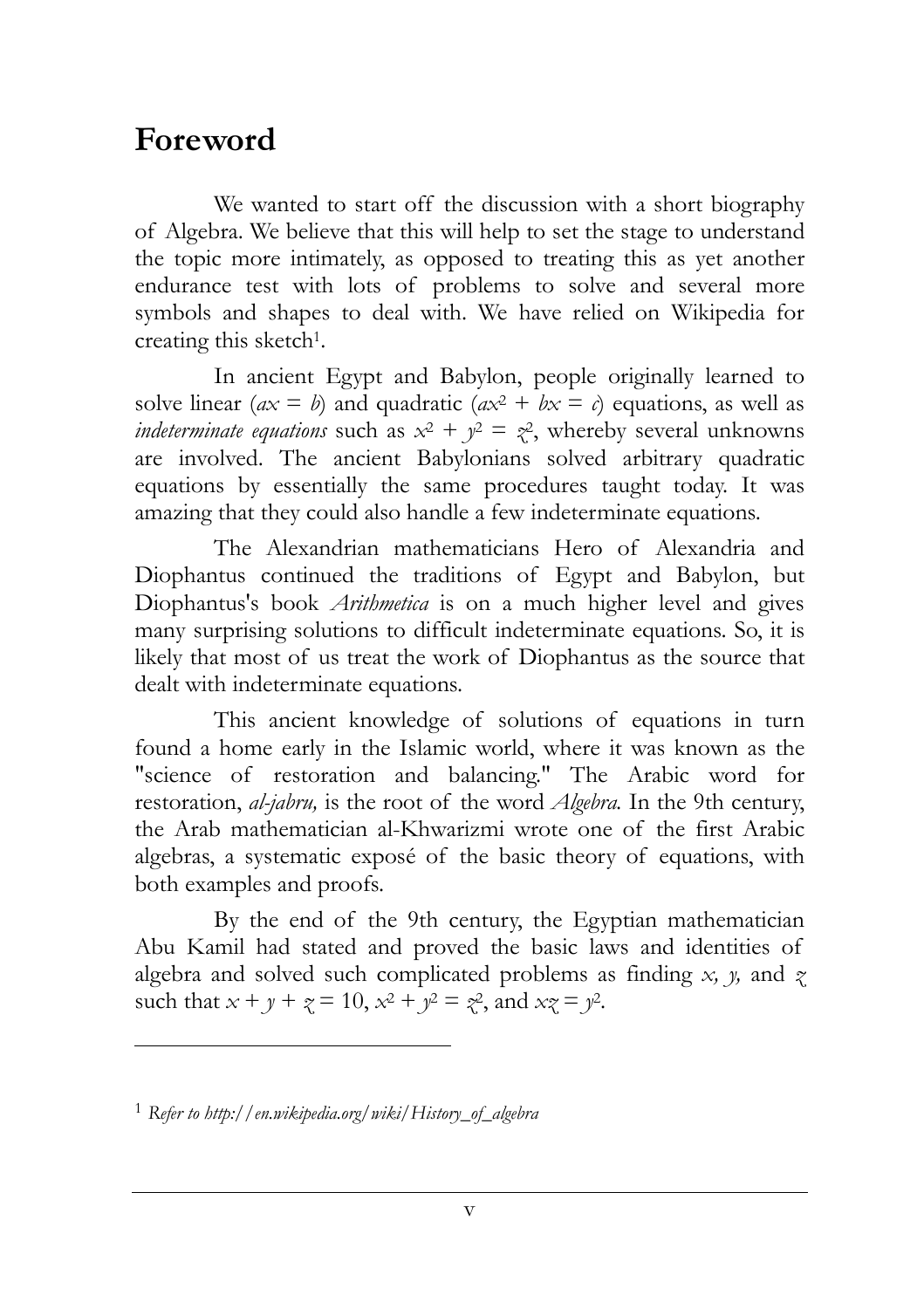Ancient civilizations wrote out algebraic expressions using only occasional abbreviations, but by medieval times Islamic mathematicians were able to talk about arbitrarily high powers of the unknown *x,* and work out the basic algebra of polynomials (without yet using modern symbolism). This included the ability to multiply, divide, and find square roots of polynomials as well as knowledge of the binomial theorem. The Persian mathematician, astronomer, and poet Omar Khayyam showed how to express roots of cubic equations by line segments obtained by intersecting conic sections, but he could not find a formula for the roots. A Latin translation of Al-Khwarizmi's *Algebra* appeared in the 12th century. In the early 13th century, the great Italian mathematician Leonardo Fibonacci achieved a close approximation to the solution of the cubic equation  $x^3 + 2x^2 + cx = d$ . Because Fibonacci had traveled in Islamic lands, he probably used an Arabic method of successive approximations.

An important development in Algebra in the 16th century was the introduction of symbols for the unknown and for algebraic powers and operations. As a result of this development, Book III of *La géometrie* (1637), written by the French philosopher and mathematician René Descartes, looks much like a modern algebra text. Descartes's most significant contribution to mathematics, however, was his discovery of analytic geometry, which reduces the solution of geometric problems to the solution of algebraic ones. His geometry text also contained the essentials of a course on the theory of equations, including his so-called *rule of signs* for counting the number of what Descartes called the "true" (positive) and "false" (negative) roots of an equation. Work continued through the 18th century on the theory of equations, but not until 1799 was the proof published, by the German mathematician Carl Friedrich Gauss, showing that every polynomial equation has at least one root in the complex plane.

The development of varies branches of Algebra continued through the 16<sup>th</sup> century through to the 19<sup>th</sup> through contributions from mathematicians in England, Germany, France and Italy.

The essence of the hardwork of our forefathers in Mathematics has helped us to formalize several concepts and tools that we has come to use. I remember an exercise in my school days of trying to explain induction without using any formulas or modern day tools and representation. This exercise taught me to value the work of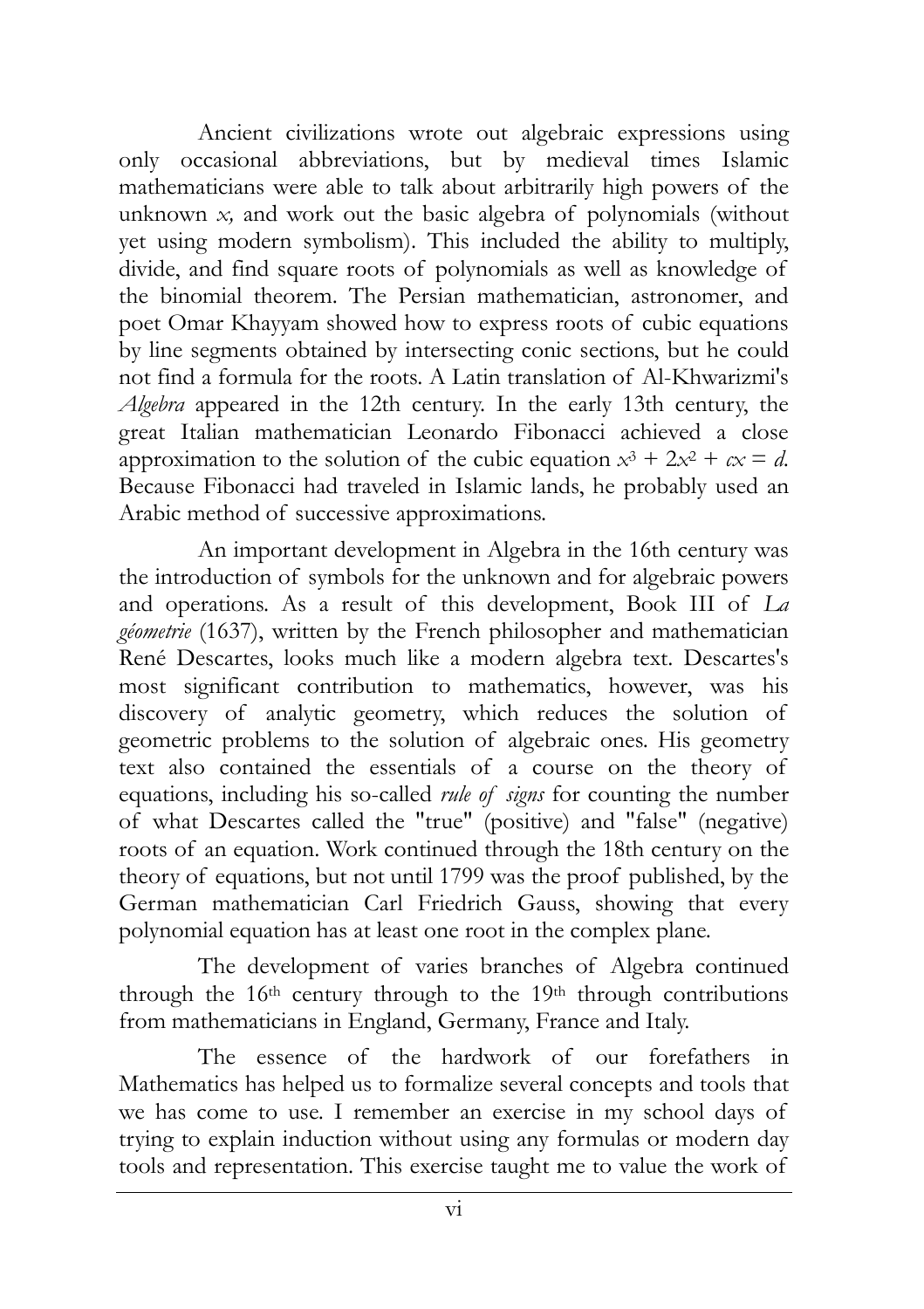the Mathematicians. Things that we take for granted have been drilled into our thought process - during our early years at school. Our contribution and our relationship to this field depends upon our ability to internalize these concepts and master the methods of formal problem solving.

Thus, while learning and understanding the concepts and definitions are important, one can build up expertise in Mathematics only by solving problems. Mathematics requires a combination of two skills –comprehension of concepts and related nuances and the ability to recall the appropriate tool, technique, formula or method in madness to solve a problem at hand.

We sincerely hope that the student is able to get a good grasp of the subject and the techniques after working with the content of this book. If the experience of going through this work is joyful for the student and works as a tool for building his / her understanding, we would be satisfied that we have met the primary objective of this effort.

Chandramouli Mahadevan Astrarka. Bangalore, India.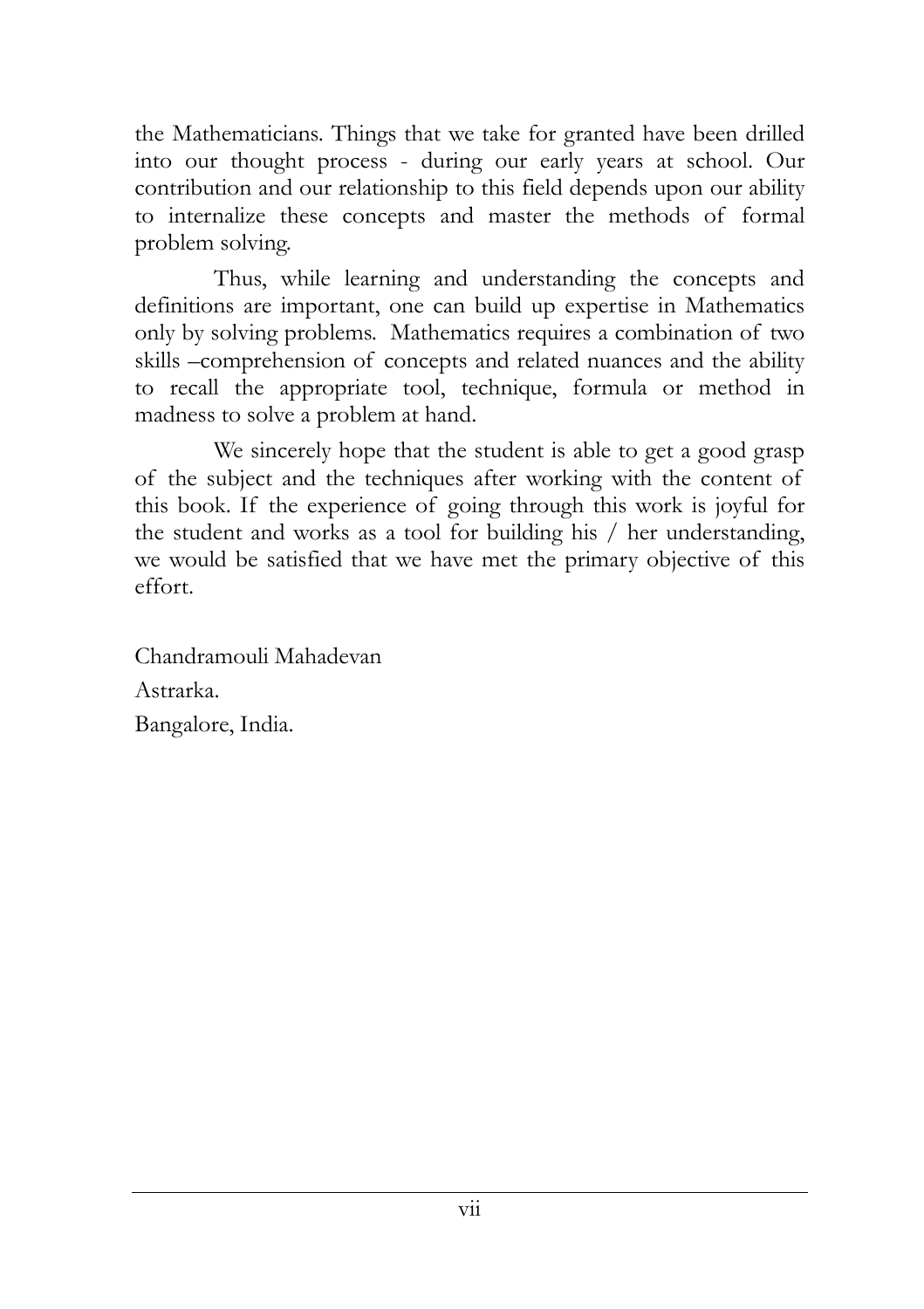#### **Preface**

This book is an integral part of a 3 volume series on High School Algebra.

The book "High School Algebra" covers the concepts involved in the various topics of this subject. A few selected problems are solved after each chapter, to aid the understanding of the student. The book finishes with a collection of problems that the student must practice on, to gain expertise.

"Problems in High School Algebra" is a comprehensive solution set to the battery of over 1500 problems in all topics covers in the first volume. The student is expected to make an honest attempt to solve the problems before looking at the suggested solutions. These solutions are systematic and comprehensive. No intermediate steps are skipped; which ensures that the overall flow of the problem solving process starting with the initial conditions to the final solution is maintained.

Finally, there are students with an instiable urge for problem solving. "Challenges in High School Algebra" is intended to address this requirement. Over 250 odd gems on the topic have been covered.

The best way to use this book is for the student to attempt each problem on his/her own. In doing so, the depth of understanding in the subject improves. Mathematics is not a spectator sport. It requires patience, perseverance and practice. The level of expertise in the subject in some sense is directly proprotional to the number of problems solved by the student. The term "solved" is used to imply accuracy of thought, stringing together intermediate steps and accuracy of the final result. In a way, this term refers to the quality of the means and the quality of the end goal for each problem.

This work is a comprehensive self study guide for the students who desire to improve their understanding, appearing for Mathematics related competitive examinations and tests. These works are based on the gold standard on the topic by Prof Hall and Prof Knight. They published the book in late 1800s. This forms the central reference in several schools and colleges across the globe.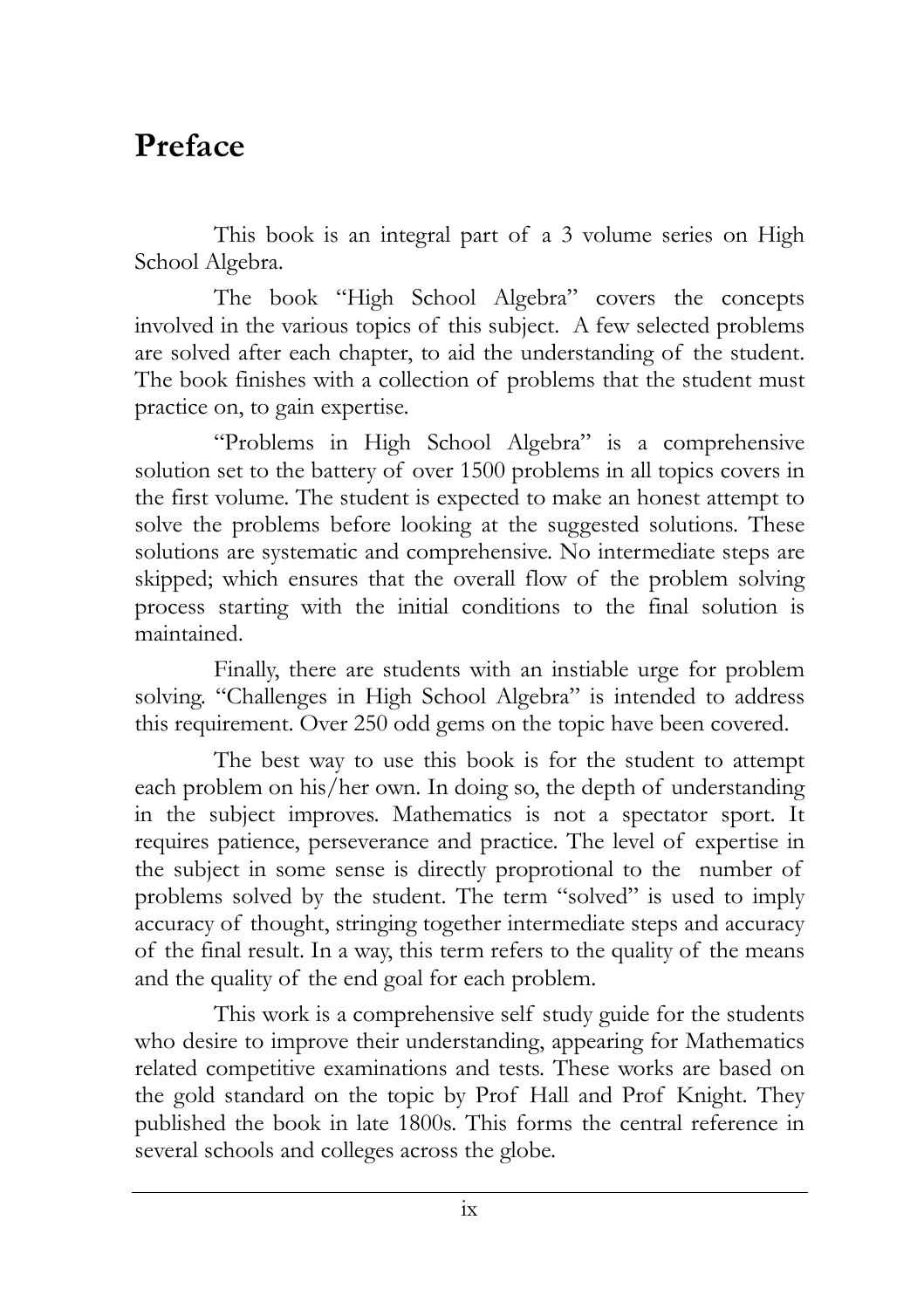I believe that Astrarka has been blessed to have had the opportunity to work with some of the best and brightest Any work of this magnitude is always a product of teamwork. R Balasubramanian, Shilpa Jaikumar and Venkatratnam Pandit have contributed a great deal to this effort. A big thanks goes to the family members of our team. They have been a great source of inspiration during this entire effort. They have made a personal sacrifice to ensure that Astrarka succeeds. Without the unflinching commitment and single minded dedication of my team and the members of their family, this book would have been an exercise in futility.

Chandramouli Mahadevan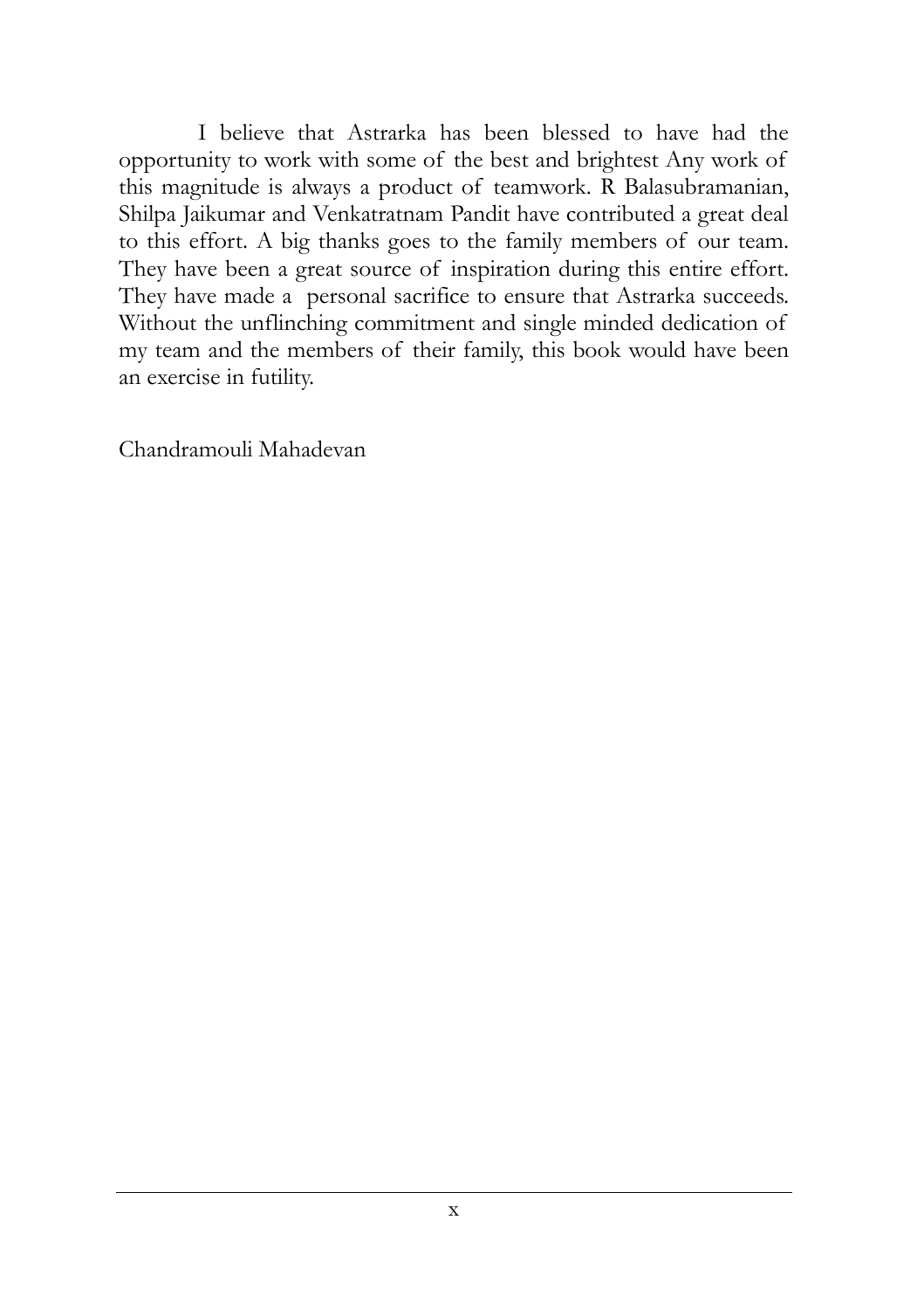#### **Table of Contents**

| 1  |                                            |  |
|----|--------------------------------------------|--|
| 2  |                                            |  |
| 3  |                                            |  |
| 4  |                                            |  |
| 5  |                                            |  |
| 6  |                                            |  |
| 7  |                                            |  |
| 8  | Harmonic Progression& related theorems 59  |  |
| 9  |                                            |  |
| 10 |                                            |  |
| 11 | Quadratic and Miscellaneous Equations  107 |  |
| 12 |                                            |  |
| 13 |                                            |  |
| 14 |                                            |  |
| 15 |                                            |  |
| 16 |                                            |  |
| 17 |                                            |  |
| 18 |                                            |  |
| 19 |                                            |  |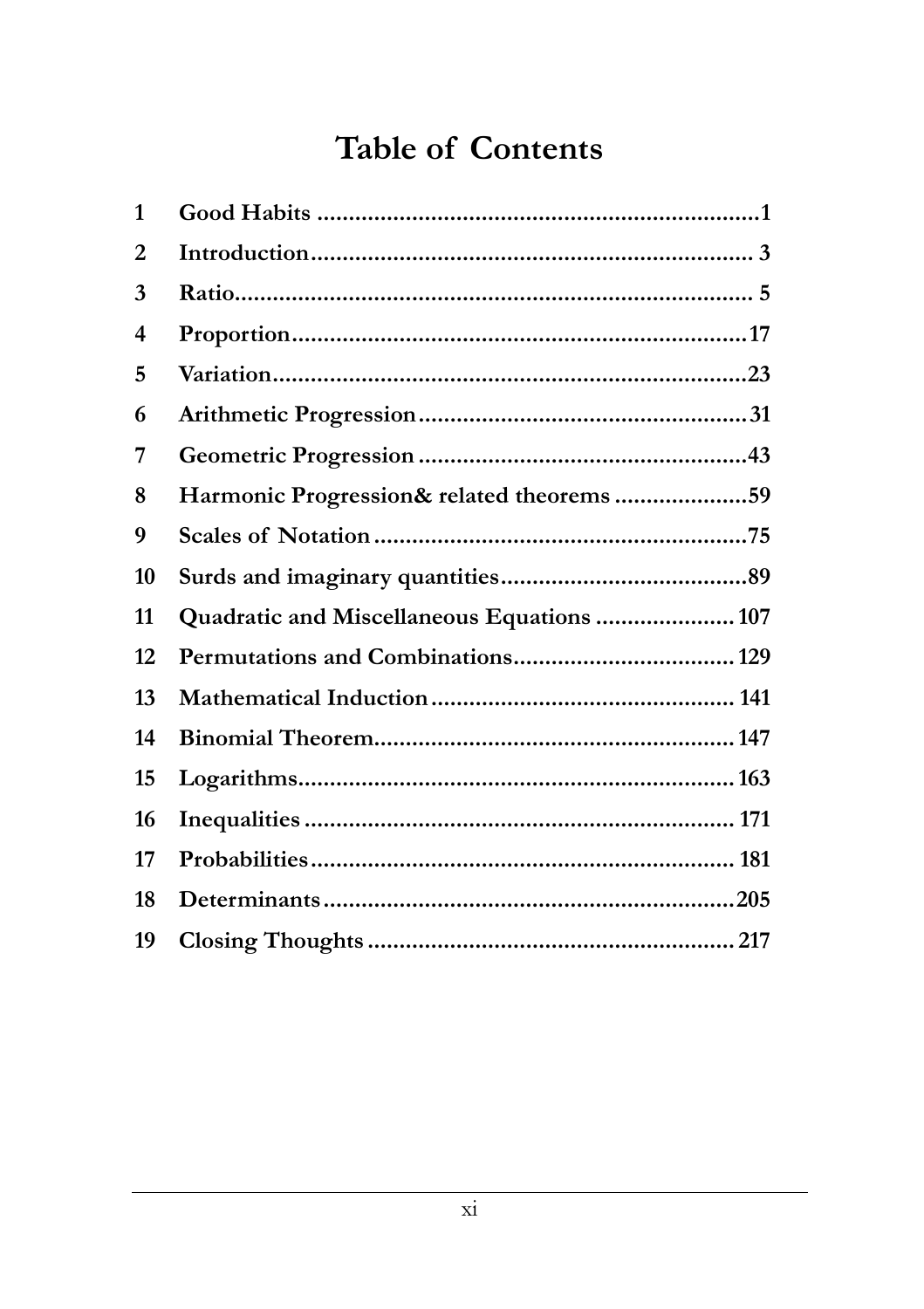#### **1 Good Habits**

There are five fundamental principles, or say good habits that we would like to emphasize before we commence our discussion on High School Algebra.

- 1. Neatness is conducive to accuracy. Refrain from the temptation to write down something quickly and then scratch the same to make the necessary corrections.
- 2. One of the weaknesses we find in students while solving word problems is the usage of  $=$  sign. This sign has a specific meaning in the world of mathematics. It cannot be used as a way to begin every new line or step in the problem solving process. Use appropriate mathematical signs and symbols. Never use them to mean something vague.  $=$  Sign is never good space filler.
- 3. Spend a second or two to explain how you arrived at a certain step. Several books and references use a statement, such as ``it follows from the above statement''. We have oftentimes wondered how the expression or equation below follows from the one above. A good explanation is an excellent demonstration of your understanding of the underlying principles.
- 4. When you are faced with several conclusions during a problem solving process, it is a good idea to number the statements or equations. In subsequent steps, you can refer to these conclusions by using the label or the assigned equation number.
- 5. The easiest of problems attracts the silliest of mistakes. If the problem is easy, motivate yourself to get it right. Do not let overconfidence or carelessness take control of the situation.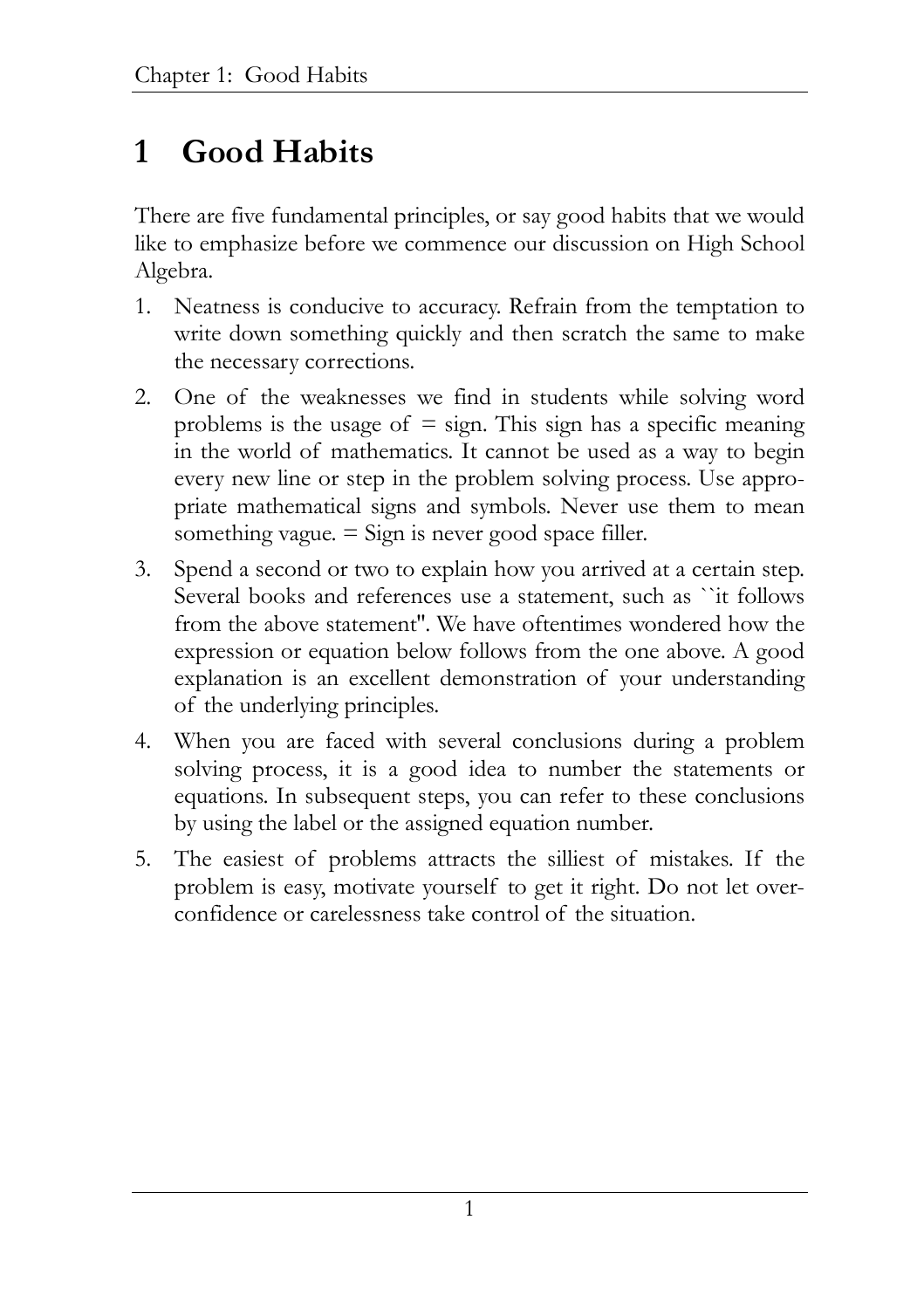#### **2 Introduction**

To say that Algebra is useful, therefore, we must learn it, is an understatement. This book focuses on problem solving strategies. We have organized the material into problems, the solution of each problem immediately after the statement. Familiarity with middle school arithmetics and elementary algebra is assumed.

This book must not be read like a work of fiction. Instead, the student is advised to spend quality time in ensuring conceptual understanding. Mathematics requires three skills. Let us recall these.

**Comprehension**: At the core of Mathematics, we see the underlying patterns and designs. Each little node in this web is intimately related to the others around it. It is this intricate web of concepts that we need to pay attention to. Expertise and love for the subject is directly related to the quality of our comprehension. Our confidence to deal with issues related to any domain of knowledge is related to the quality of comprehension. So, we need to pay attention to the details. Taking notes is a good way to demonstrate our understanding and reinforce our learnings.

**Problem Solving:** The key to problem solving is practice. Math is not a spectator sport. There are no brownie points for being armchair diplomats. We need to be prepared to jump in and solve the problems that we come across. With practice and only with practice do we gain the expertise to deploy the right ammunition to crack a problem.

**Goal Clarity**: Solving problems in order to verify our conceptual understanding is extremely important. Most of us believe arriving at the final answer is the ultimate goal. We have come across several books on the subject, where the authors have skipped several steps and simply used the phrase "it follows from the fundamental principles ..." and made a conclusion. We disagree with this approach. The purpose of the problem solving is build the path to the solution using first principles or well-known formulas - and build an airtight reasoning on how the problem solving process moves towards the final answer. This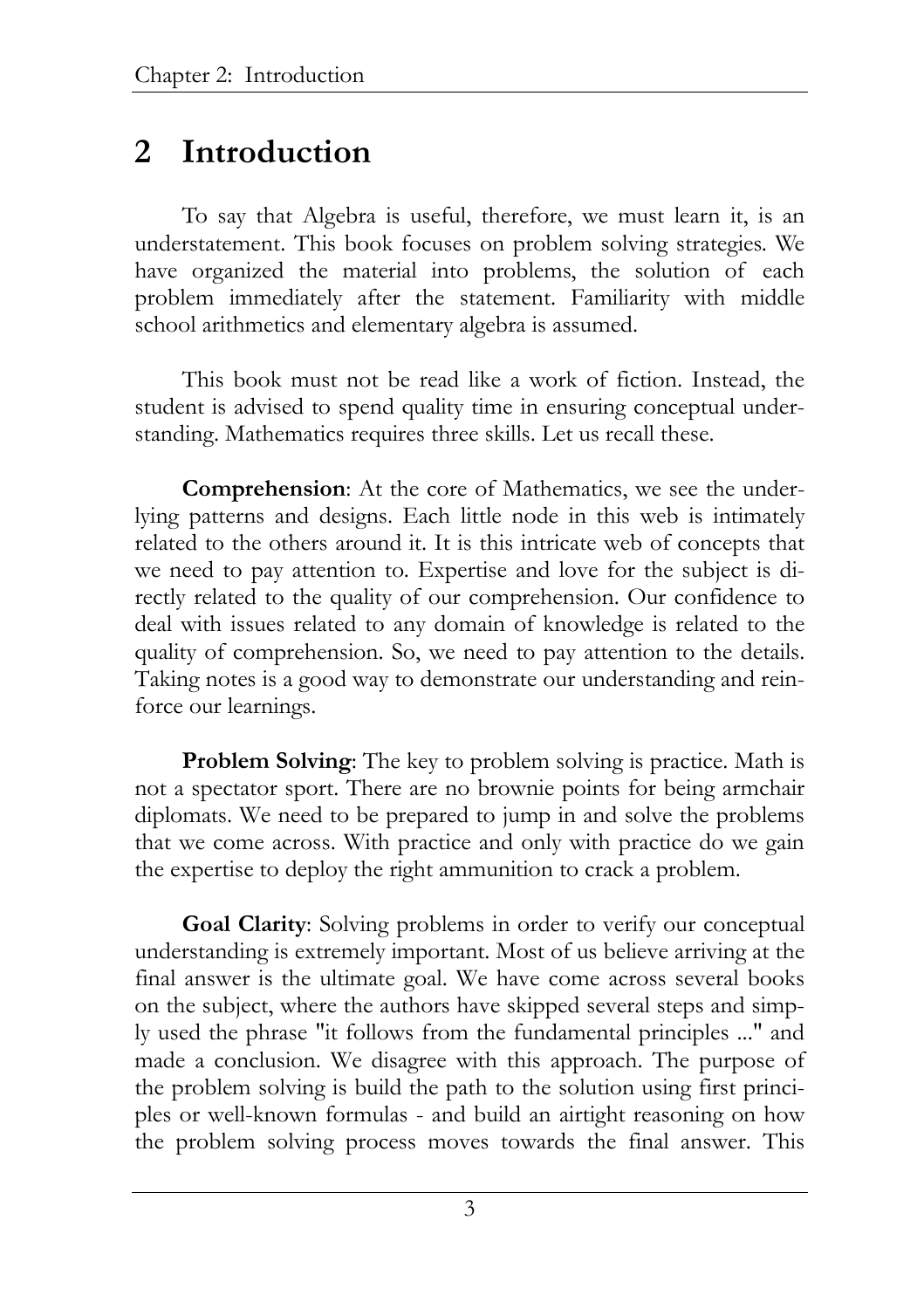serves as a demonstration of our understanding of the subject - basics, formulas and methods of manipulation.

We may now proceed to the topics in High School Algebra. Have fun along the way.